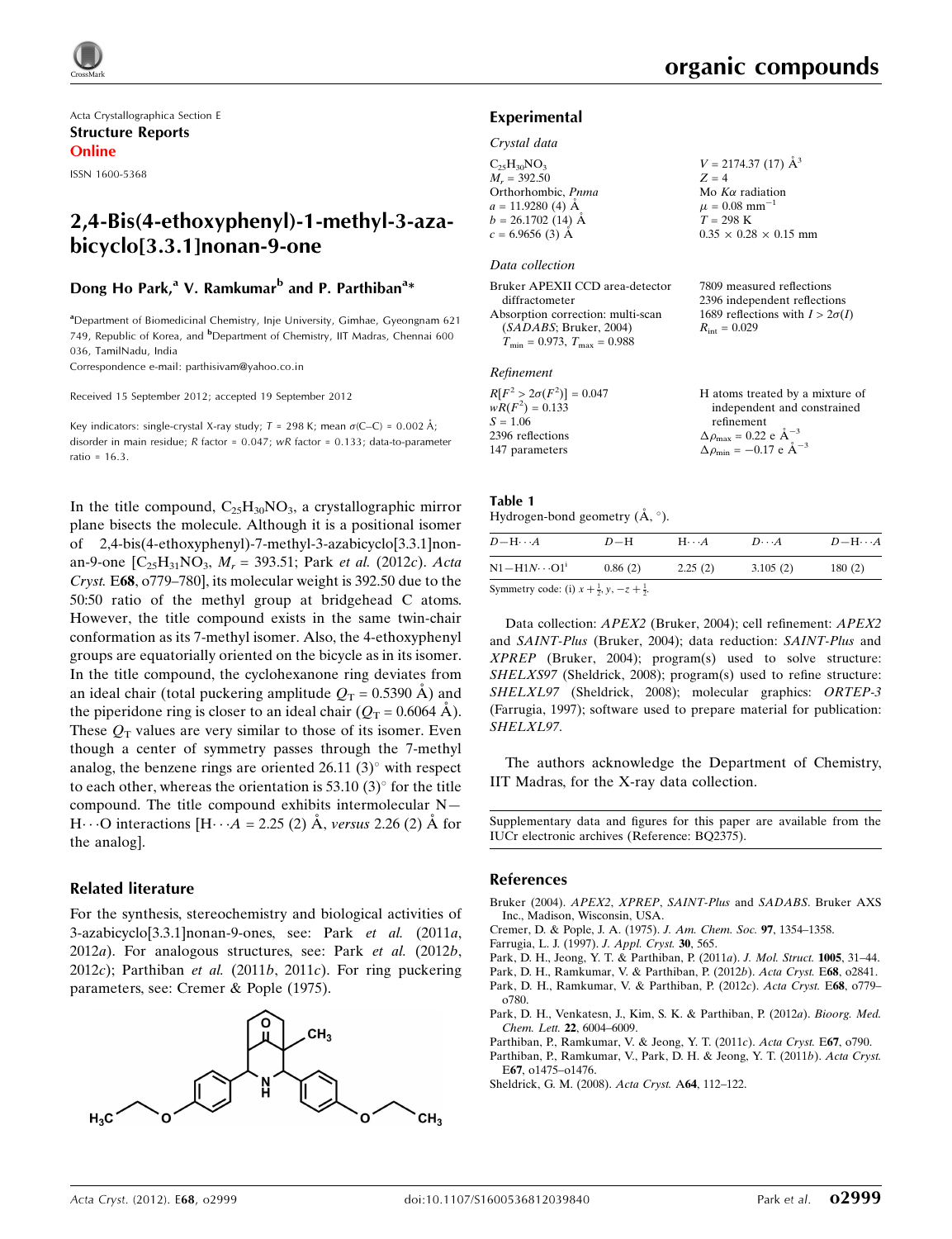# **supporting information**

*Acta Cryst.* (2012). E**68**, o2999 [https://doi.org/10.1107/S1600536812039840]

# **2,4-Bis(4-ethoxyphenyl)-1-methyl-3-azabicyclo[3.3.1]nonan-9-one**

# **Dong Ho Park, V. Ramkumar and P. Parthiban**

## **S1. Comment**

Synthesis and stereochemical analysis of the 3-azabicyclononanes are interesting due to their biological actions (Park *et al.*, 2012*a*). Stereochemical analysis of the biologically active molecules are crucial in drug-design and drug-development programs. Hence, we synthesized the title compound by a modified and an optimized successive double Mannich condensation in one-pot in order to explore its stereochemistry in solid-state.

The detailed analysis and comparison of the torsion angles clearly indicates that the title molecule,  $C_{25}H_{30}NO_3$ , exists in a twin-chair conformation with an equatorial orientation of the 4-ethoxyphenyl groups on both sides of the secondary amino group.

Further, the Cremer & Pople (Cremer & Pople, 1975) ring puckering parameters calculated for the title compound shows that the piperidone ring adopts a near ideal chair conformation [The total puckering amplitude,  $Q_T$  is 0.6064 Å, the phase angle  $\theta$  is 175.10° and phi is 359.99°], and the cyclohexane exist in a distorted chair conformation [Q<sub>T</sub> = 0.5390,  $\theta$  $= 9.52^{\circ}$  and phi = 60.00°]

The crystal packing of the title compound, 2,4-Bis(4-ethoxyphenyl)-1-methyl-3-azabicyclo[3.3.1]nonan-9-one is stabilized by intermolecular N—H···O interaction (Table 1) as its 7-methyl analog of 2.26 (2) Å (Park *et al.*, 2012*c*).

## **S2. Experimental**

The title compound was synthesized by a modified and an optimized Mannich condensation in one-pot, using 4-ethoxybenzaldehyde (0.1 mol, 15.018 g/13.91 ml), 2-methylcyclohexanone (0.05 mol, 5.61 g/6.07 ml) and ammonium acetate (0.075 mol, 5.78 g) in a 50 ml of absolute ethanol (Park *et al.*, 2011*a*). The mixture was gently warmed on a hot plate at 303–308 K (30–35° C) with moderate stirring till the complete consumption of the starting materials, which was monitored by TLC. At the end, the crude azabicyclic ketone was separated by filtration and gently washed with 1:5 cold ethanol-ether mixture. X-ray diffraction quality crystals of the title compound were obtained by slow evaporation from ethanol.

## **S3. Refinement**

The nitrogen H atom was located in a difference Fourier map and refined isotropically. Other hydrogen atoms were fixed geometrically and allowed to ride on the parent carbon atoms with aromatic C—H = 0.93 Å, aliphatic C—H = 0.98 Å and methylene C—H = 0.97 Å. The displacement parameters were set for phenyl, methylene and aliphatic H atoms at  $U_{iso}(H)$  $= 1.2 U_{eq}(C)$  and for methyl H atoms at  $U_{iso}(H) = 1.5 U_{eq}(C)$ .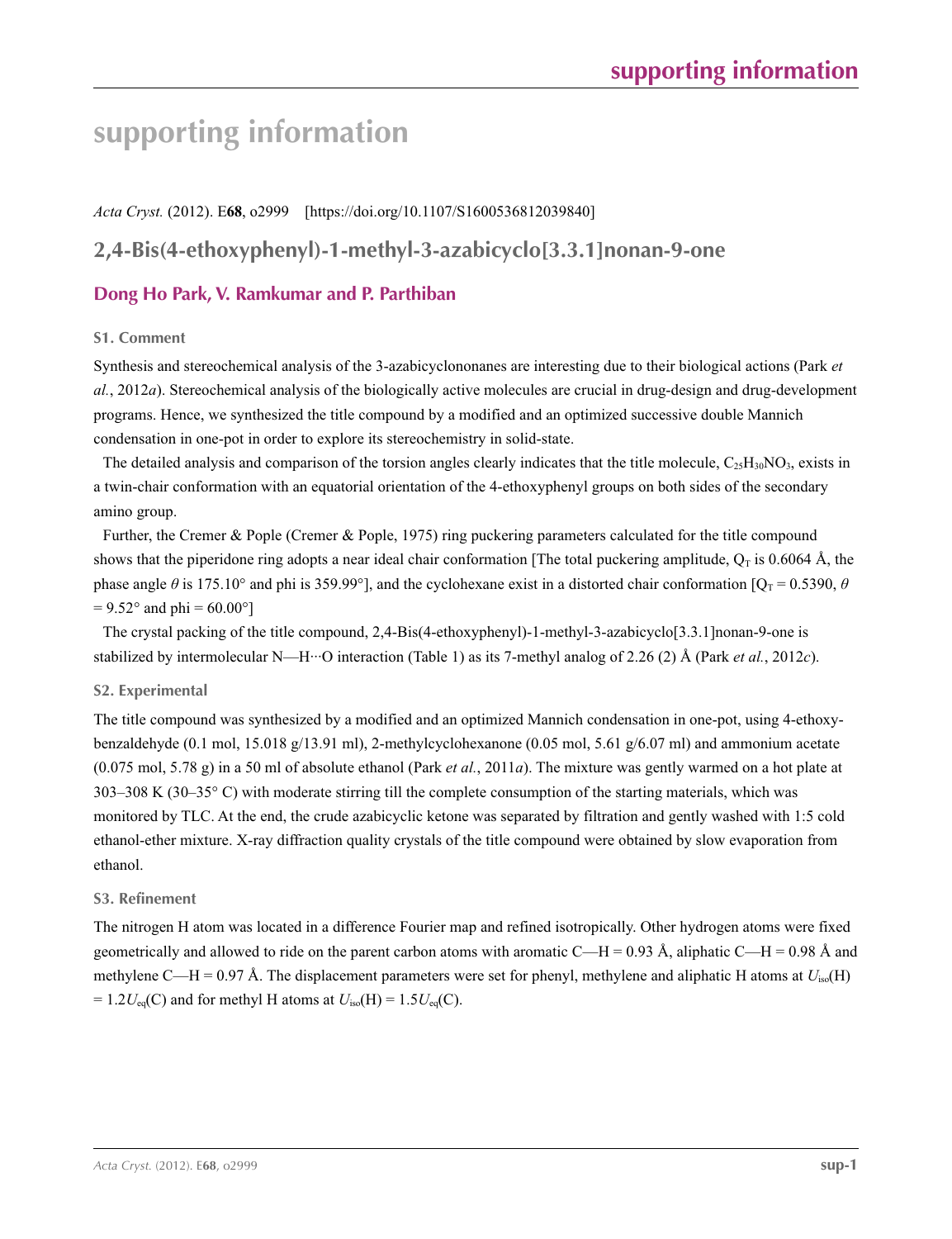



Anisotropic displacement representation of the molecule with atoms represented with 30% probability ellipsoids.





Intermolecular N—H···O interactions present in the molecule.

**2,4-Bis(4-ethoxyphenyl)-1-methyl-3-azabicyclo[3.3.1]nonan-9-one** 

*Crystal data*

| $b = 26.1702$ (14) Å             |
|----------------------------------|
| $c = 6.9656(3)$ Å                |
| $V = 2174.37(17)$ Å <sup>3</sup> |
| $Z = 4$                          |
| $F(000) = 844$                   |
|                                  |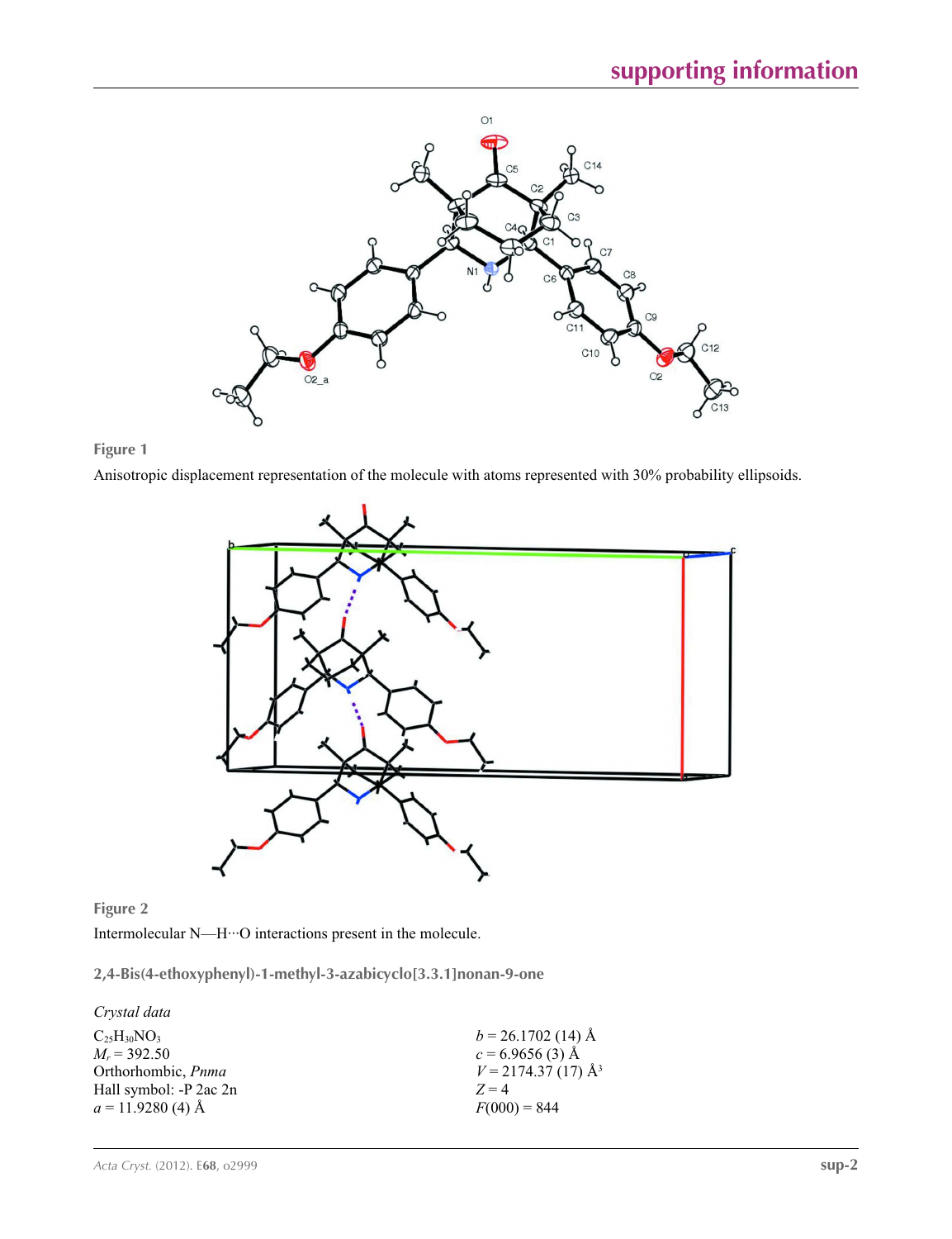$D_x = 1.199$  Mg m<sup>-3</sup> Mo *Kα* radiation,  $\lambda = 0.71073$  Å Cell parameters from 3421 reflections  $\theta$  = 3.0–27.7°

*Data collection*

Bruker APEXII CCD area-detector diffractometer Radiation source: fine-focus sealed tube Graphite monochromator phi and *ω* scans Absorption correction: multi-scan (*SADABS*; Bruker, 2004)  $T_{\text{min}} = 0.973$ ,  $T_{\text{max}} = 0.988$ 

*Refinement*

Refinement on *F*<sup>2</sup> Least-squares matrix: full *R*[ $F^2 > 2\sigma(F^2)$ ] = 0.047  $wR(F^2) = 0.133$  $S = 1.06$ 2396 reflections 147 parameters 0 restraints Primary atom site location: structure-invariant direct methods Secondary atom site location: difference Fourier map Hydrogen site location: inferred from neighbouring sites H atoms treated by a mixture of independent and constrained refinement  $w = 1/[\sigma^2 (F_o^2) + (0.0613P)^2 + 0.3421P]$ where  $P = (F_o^2 + 2F_c^2)/3$  $(\Delta/\sigma)_{\text{max}}$  < 0.001 Δ*ρ*max = 0.22 e Å−3  $\Delta \rho_{\rm min} = -0.17$  e Å<sup>-3</sup>

 $\mu = 0.08$  mm<sup>-1</sup>  $T = 298 \text{ K}$ Block, colourless  $0.35 \times 0.28 \times 0.15$  mm

 $R_{\text{int}} = 0.029$ 

 $h = -15 \rightarrow 14$  $k = -33 \rightarrow 25$ *l* = −8→8

7809 measured reflections 2396 independent reflections 1689 reflections with  $I > 2\sigma(I)$ 

 $\theta_{\text{max}} = 28.4^{\circ}, \theta_{\text{min}} = 3.0^{\circ}$ 

## *Special details*

**Geometry**. All e.s.d.'s (except the e.s.d. in the dihedral angle between two l.s. planes) are estimated using the full covariance matrix. The cell e.s.d.'s are taken into account individually in the estimation of e.s.d.'s in distances, angles and torsion angles; correlations between e.s.d.'s in cell parameters are only used when they are defined by crystal symmetry. An approximate (isotropic) treatment of cell e.s.d.'s is used for estimating e.s.d.'s involving l.s. planes.

**Refinement**. Refinement of  $F^2$  against ALL reflections. The weighted *R*-factor  $wR$  and goodness of fit *S* are based on  $F^2$ , conventional *R*-factors *R* are based on *F*, with *F* set to zero for negative  $F^2$ . The threshold expression of  $F^2 > \sigma(F^2)$  is used only for calculating *R*-factors(gt) *etc*. and is not relevant to the choice of reflections for refinement. *R*-factors based on *F*<sup>2</sup> are statistically about twice as large as those based on *F*, and *R*- factors based on ALL data will be even larger.

| Fractional atomic coordinates and isotropic or equivalent isotropic displacement parameters ( $\AA^2$ ) |  |  |  |  |  |  |  |
|---------------------------------------------------------------------------------------------------------|--|--|--|--|--|--|--|
|---------------------------------------------------------------------------------------------------------|--|--|--|--|--|--|--|

|                  | $\mathcal{X}$ | v          | Ζ            | $U_{\rm iso}*/U_{\rm eq}$ | Occ. (2) |
|------------------|---------------|------------|--------------|---------------------------|----------|
| C <sub>1</sub>   | 0.55634(11)   | 0.70312(5) | 0.13583(19)  | 0.0350(4)                 |          |
| H1               | 0.5180        | 0.7037     | 0.2603       | $0.042*$                  |          |
| C <sub>2</sub>   | 0.46403(11)   | 0.70192(6) | $-0.0240(2)$ | 0.0419(4)                 |          |
| C <sub>3</sub>   | 0.39793(16)   | 0.7500     | 0.0051(3)    | 0.0444(6)                 |          |
| C <sub>4</sub>   | 0.57166(18)   | 0.7500     | $-0.2899(3)$ | 0.0487(6)                 |          |
| H <sub>4</sub> A | 0.5826        | 0.7500     | $-0.4279$    | $0.058*$                  |          |
| H4B              | 0.6450        | 0.7500     | $-0.2296$    | $0.058*$                  |          |
| C <sub>5</sub>   | 0.50932(12)   | 0.70215(7) | $-0.2323(2)$ | 0.0511(5)                 |          |
| H <sub>5</sub> A | 0.5591        | 0.6731     | $-0.2482$    | $0.061*$                  |          |
| H5B              | 0.4467        | 0.6975     | $-0.3195$    | $0.061*$                  |          |
|                  |               |            |              |                           |          |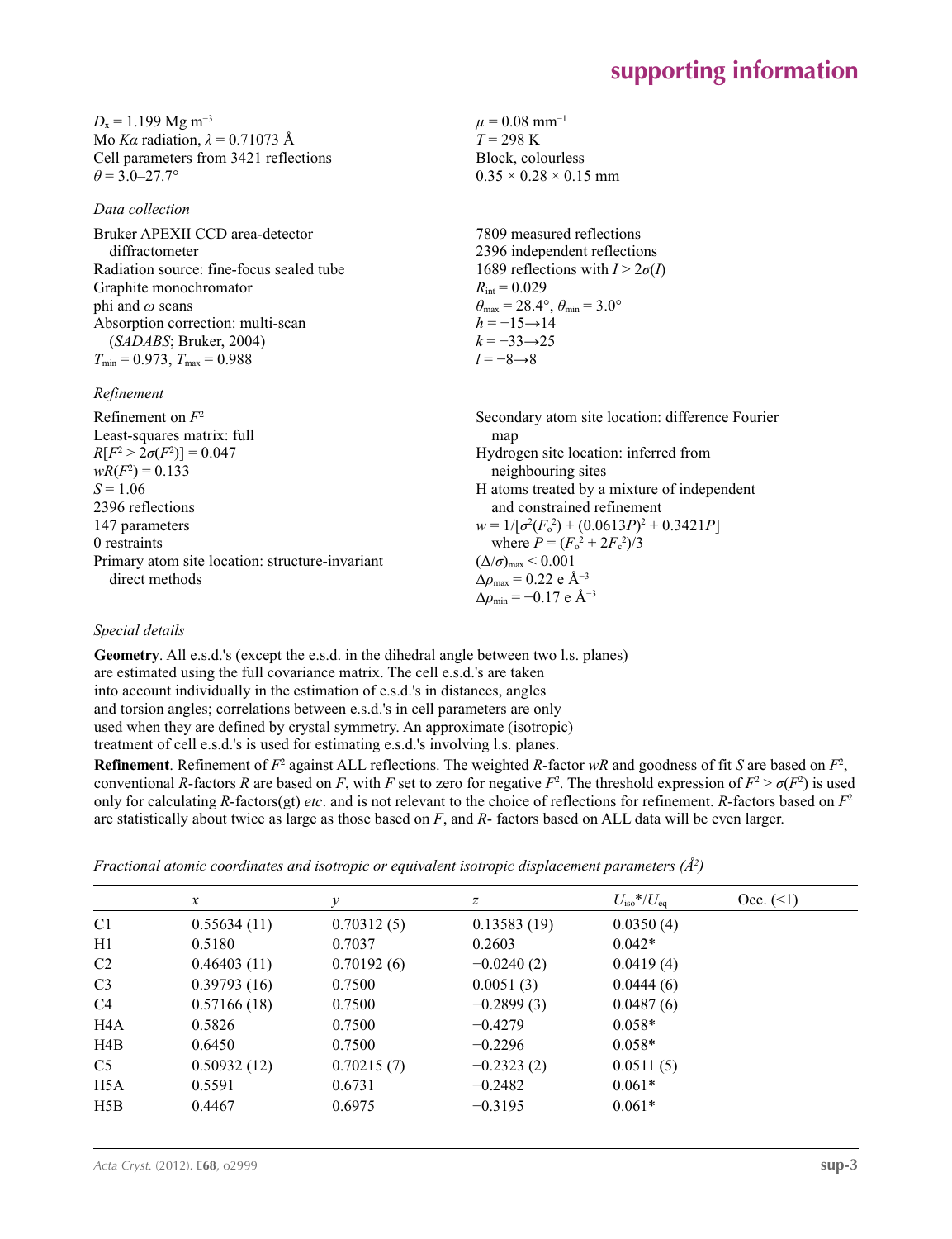| C6                | 0.63304(11) | 0.65729(5)  | 0.1344(2)    | 0.0360(4)    |      |
|-------------------|-------------|-------------|--------------|--------------|------|
| C7                | 0.72669(13) | 0.65458(6)  | 0.0151(2)    | 0.0445(4)    |      |
| H7                | 0.7415      | 0.6814      | $-0.0687$    | $0.053*$     |      |
| C8                | 0.79747(13) | 0.61325(6)  | 0.0183(2)    | 0.0464(4)    |      |
| H8                | 0.8589      | 0.6123      | $-0.0638$    | $0.056*$     |      |
| C9                | 0.77820(12) | 0.57292(6)  | 0.1430(2)    | 0.0415(4)    |      |
| C10               | 0.68483(13) | 0.57420(6)  | 0.2607(2)    | 0.0468(4)    |      |
| H10               | 0.6697      | 0.5471      | 0.3433       | $0.056*$     |      |
| C11               | 0.61410(12) | 0.61616(6)  | 0.2545(2)    | 0.0440(4)    |      |
| H11               | 0.5515      | 0.6167      | 0.3341       | $0.053*$     |      |
| C12               | 0.84722(15) | 0.49538(6)  | 0.2799(2)    | 0.0564(5)    |      |
| H12A              | 0.7787      | 0.4760      | 0.2626       | $0.068*$     |      |
| H12B              | 0.8457      | 0.5107      | 0.4066       | $0.068*$     |      |
| C13               | 0.94628(17) | 0.46091(7)  | 0.2622(3)    | 0.0651(5)    |      |
| H13A              | 0.9492      | 0.4471      | 0.1347       | $0.098*$     |      |
| H13B              | 0.9398      | 0.4335      | 0.3533       | $0.098*$     |      |
| H <sub>13</sub> C | 1.0135      | 0.4799      | 0.2873       | $0.098*$     |      |
| C <sub>14</sub>   | 0.3844(2)   | 0.66095(12) | $-0.0007(4)$ | 0.0431(7)    | 0.50 |
| H14A              | 0.3580      | 0.6604      | 0.1295       | $0.065*$     | 0.50 |
| H14B              | 0.4199      | 0.6290      | $-0.0301$    | $0.065*$     | 0.50 |
| H14C              | 0.3222      | 0.6662      | $-0.0860$    | $0.065*$     | 0.50 |
| N1                | 0.62172(13) | 0.7500      | 0.1205(2)    | 0.0327(4)    |      |
| O <sub>1</sub>    | 0.29964(12) | 0.7500      | 0.0541(3)    | 0.0738(6)    |      |
| O2                | 0.85487(9)  | 0.53399(4)  | 0.13792(16)  | 0.0533(3)    |      |
| H1N               | 0.6708(19)  | 0.7500      | 0.211(3)     | $0.039(6)$ * |      |
|                   |             |             |              |              |      |

*Atomic displacement parameters (Å2 )*

|                 | $U^{11}$   | $I^{22}$   | $\overline{L^{3}}$ | $U^{12}$      | $U^{13}$     | $U^{23}$      |
|-----------------|------------|------------|--------------------|---------------|--------------|---------------|
| C <sub>1</sub>  | 0.0331(6)  | 0.0380(9)  | 0.0340(8)          | $-0.0042(7)$  | 0.0035(5)    | 0.0000(6)     |
| C <sub>2</sub>  | 0.0309(7)  | 0.0523(11) | 0.0425(8)          | $-0.0109(7)$  | $-0.0005(6)$ | $-0.0055(7)$  |
| C <sub>3</sub>  | 0.0272(9)  | 0.0715(17) | 0.0343(11)         | 0.000         | $-0.0034(7)$ | 0.000         |
| C <sub>4</sub>  | 0.0385(10) | 0.0767(17) | 0.0310(11)         | 0.000         | 0.0012(8)    | 0.000         |
| C <sub>5</sub>  | 0.0407(7)  | 0.0714(12) | 0.0411(9)          | $-0.0051(9)$  | $-0.0045(6)$ | $-0.0121(8)$  |
| C <sub>6</sub>  | 0.0358(7)  | 0.0327(9)  | 0.0394(8)          | $-0.0046(6)$  | 0.0022(6)    | 0.0006(6)     |
| C7              | 0.0460(8)  | 0.0342(9)  | 0.0534(9)          | $-0.0021(7)$  | 0.0130(7)    | 0.0109(7)     |
| C8              | 0.0432(8)  | 0.0413(10) | 0.0545(9)          | 0.0028(8)     | 0.0149(7)    | 0.0096(7)     |
| C9              | 0.0458(8)  | 0.0326(8)  | 0.0462(9)          | 0.0019(7)     | 0.0037(6)    | 0.0032(7)     |
| C10             | 0.0517(9)  | 0.0389(9)  | 0.0498(9)          | $-0.0017(8)$  | 0.0087(7)    | 0.0134(7)     |
| C11             | 0.0420(8)  | 0.0440(10) | 0.0459(9)          | $-0.0016(7)$  | 0.0109(6)    | 0.0079(7)     |
| C12             | 0.0664(11) | 0.0465(11) | 0.0563(10)         | 0.0091(9)     | 0.0037(8)    | 0.0147(8)     |
| C13             | 0.0728(12) | 0.0554(12) | 0.0672(12)         | 0.0188(10)    | $-0.0016(9)$ | 0.0133(9)     |
| C <sub>14</sub> | 0.0435(15) | 0.0369(18) | 0.0488(17)         | $-0.0060(14)$ | 0.0005(13)   | $-0.0014(14)$ |
| N1              | 0.0284(8)  | 0.0319(10) | 0.0379(9)          | 0.000         | $-0.0063(7)$ | 0.000         |
| O <sub>1</sub>  | 0.0278(7)  | 0.1163(17) | 0.0774(12)         | 0.000         | 0.0094(7)    | 0.000         |
| O <sub>2</sub>  | 0.0591(7)  | 0.0415(7)  | 0.0594(7)          | 0.0129(6)     | 0.0127(5)    | 0.0146(5)     |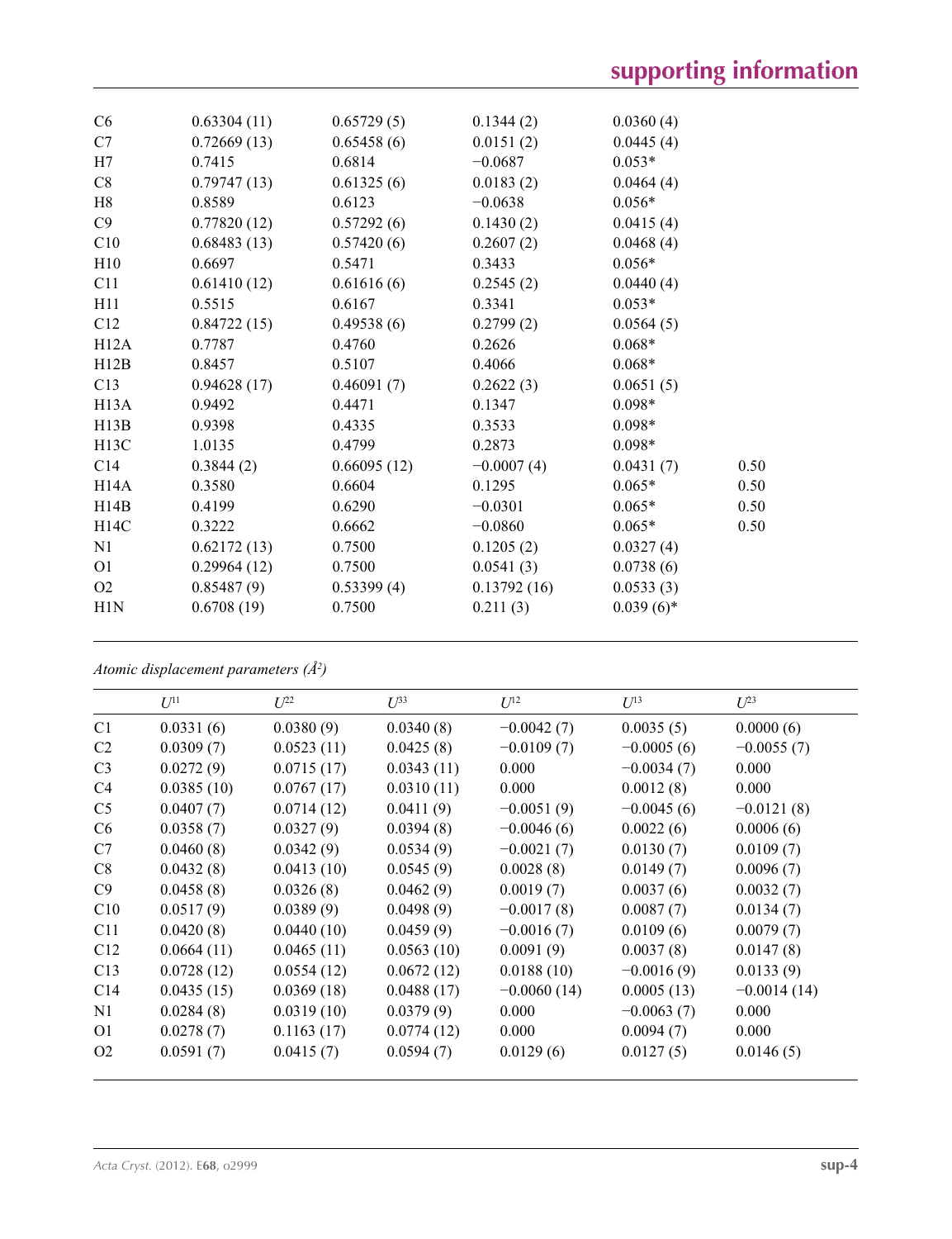*Geometric parameters (Å, º)*

| $C1 - N1$                     | 1.4577(16) | $C8-C9$                | 1.386(2)    |
|-------------------------------|------------|------------------------|-------------|
| $C1-C6$                       | 1.5084(19) | $C8 - H8$              | 0.9300      |
| $C1 - C2$                     | 1.5661(19) | $C9 - O2$              | 1.3696(18)  |
| $Cl-H1$                       | 0.9800     | $C9 - C10$             | 1.383(2)    |
| $C2-C14$                      | 1.442(3)   | $C10 - C11$            | 1.385(2)    |
| $C2-C3$                       | 1.4986(19) | $C10 - H10$            | 0.9300      |
| $C2-C5$                       | 1.549(2)   | $C11 - H11$            | 0.9300      |
| $C3 - 01$                     | 1.221(2)   | $C12 - 02$             | 1.4169(18)  |
| $C3-C2$                       | 1.4986(19) | $C12 - C13$            | 1.492(2)    |
| $C4 - C5$                     | 1.511(2)   | $C12 - H12A$           | 0.9700      |
| $C4 - C5$                     | 1.511(2)   | $C12 - H12B$           | 0.9700      |
| $C4 - H4A$                    | 0.9700     | $C13 - H13A$           | 0.9600      |
| $C4 - H4B$                    | 0.9700     | $C13 - H13B$           | 0.9600      |
| $C5 - H5A$                    | 0.9700     | C13-H13C               | 0.9600      |
| $C5 - H5B$                    | 0.9700     | $C14 - H14A$           | 0.9600      |
| $C6 - C11$                    | 1.3817(19) | $C14 - H14B$           | 0.9600      |
| $C6-C7$                       | 1.394(2)   | C14-H14C               | 0.9600      |
| $C7-C8$                       | 1.372(2)   | $N1 - C1$ <sup>i</sup> | 1.4577(16)  |
| $C7 - H7$                     | 0.9300     | $N1 - H1N$             | 0.86(2)     |
| $N1-C1-C6$                    | 110.13(11) | $C7-C8-H8$             | 119.7       |
| $N1-C1-C2$                    | 109.94(12) | $C9 - C8 - H8$         | 119.7       |
| $C6-C1-C2$                    | 113.94(11) | $O2 - C9 - C10$        | 124.82(13)  |
| $N1-C1-H1$                    | 107.5      | $O2 - C9 - C8$         | 116.07(12)  |
| $C6-C1-H1$                    | 107.5      | $C10-C9-C8$            | 119.11(14)  |
| $C2-C1-H1$                    | 107.5      | $C9 - C10 - C11$       | 119.40 (14) |
| $C14-C2-C3$                   | 105.22(16) | $C9 - C10 - H10$       | 120.3       |
| $C14-C2-C5$                   | 109.76(16) | $C11 - C10 - H10$      | 120.3       |
| $C3-C2-C5$                    | 107.89(14) | $C6 - C11 - C10$       | 122.48(13)  |
| $C14-C2-C1$                   | 113.46(17) | $C6 - C11 - H11$       | 118.8       |
| $C3-C2-C1$                    | 104.89(12) | $C10-C11-H11$          | 118.8       |
| $C5-C2-C1$                    | 114.89(11) | $O2 - C12 - C13$       | 108.82(14)  |
| $O1 - C3 - C2$                | 122.89(8)  | $O2 - C12 - H12A$      | 109.9       |
| $O1 - C3 - C2$                | 122.89(8)  | $C13 - C12 - H12A$     | 109.9       |
| $C2-C3-C2$ <sup>i</sup>       | 114.19(16) | $O2 - C12 - H12B$      | 109.9       |
| $C5-C4-C5$                    | 112.00(17) | $C13 - C12 - H12B$     | 109.9       |
| $C5-C4-H4A$                   | 109.2      | $H12A - C12 - H12B$    | 108.3       |
| $C5$ <sup>i</sup> - $C4$ -H4A | 109.2      | $C12 - C13 - H13A$     | 109.5       |
| $C5-C4-H4B$                   | 109.2      | $C12 - C13 - H13B$     | 109.5       |
| $C5$ i- $C4$ -H4B             | 109.2      | H13A-C13-H13B          | 109.5       |
| HA—C4—H4B                     | 107.9      | C12-C13-H13C           | 109.5       |
| $C4-C5-C2$                    | 115.05(14) | H13A-C13-H13C          | 109.5       |
| $C4-C5-H5A$                   | 108.5      | H13B-C13-H13C          | 109.5       |
| $C2-C5-H5A$                   | 108.5      | $C2-C14-H14A$          | 109.5       |
| $C4-C5-H5B$                   | 108.5      | $C2-C14-H14B$          | 109.5       |
| $C2-C5-H5B$                   | 108.5      | H14A-C14-H14B          | 109.5       |